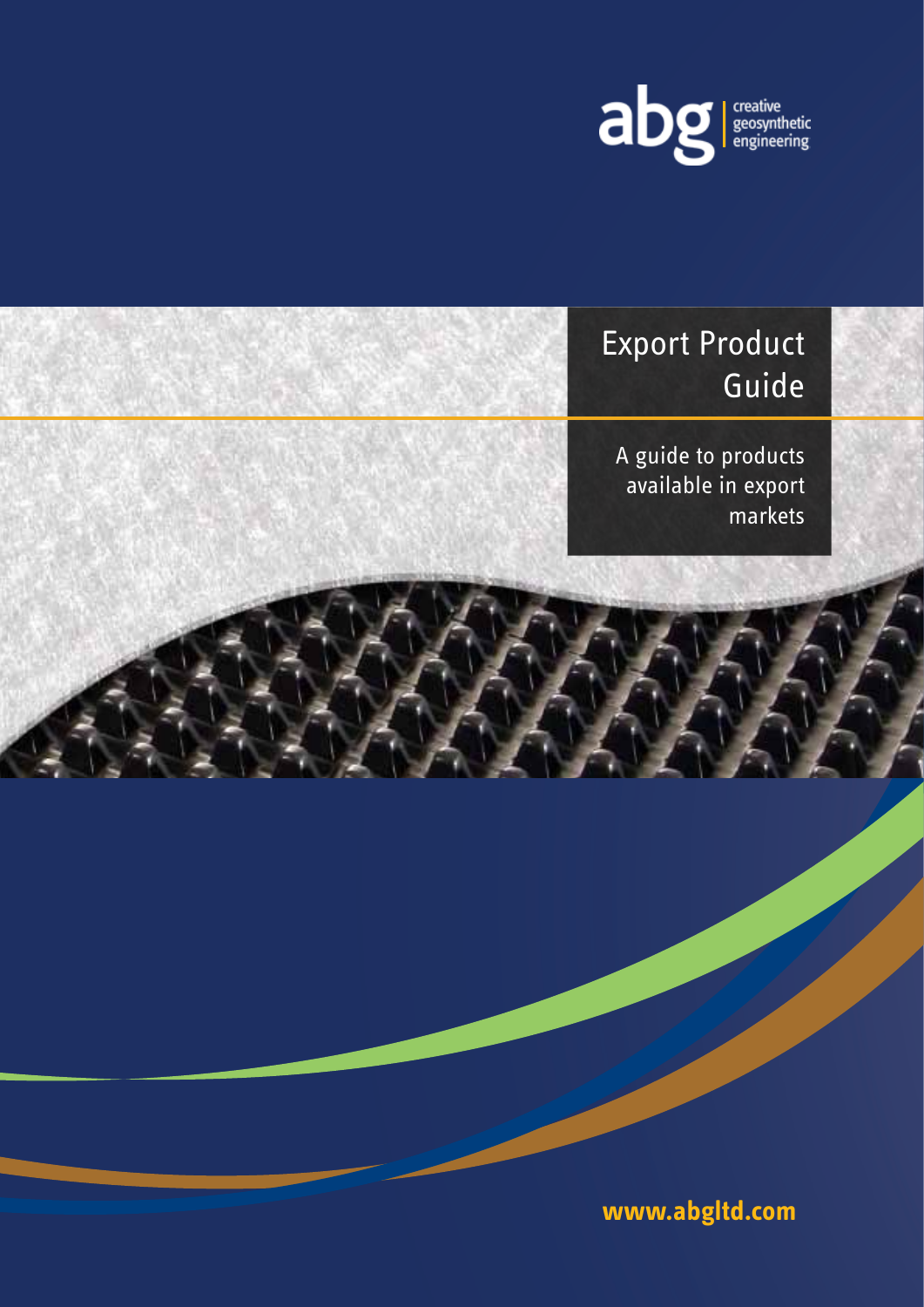### About ABG

ABG are a market leader in the development, manufacture and technical support of high performance geosynthetic solutions for use in a wide range of civil engineering and environmental projects.

Formed in 1998 and based in Meltham in the heart of the pennines, ABG has developed an excellent reputation for quality products and outstanding service.

The ability for rapid product development ensures that the most innovative, up to date and cost effective solution can be found for most engineering problems involving soil or water.

All ABG products carry the CE marking and are approved for use by leading UK and international authorities. Technical support is provided by our well trained and experienced staff, many of whom are chartered engineers. This support extends to design, design confirmation, feasibility study, technical support and cost advice.

ABG encourages the use of cost saving, sustainable and environmentally friendly materials. In general our products are lighter and more compact than conventional materials, as well as being recyclable to help preserve natural resources







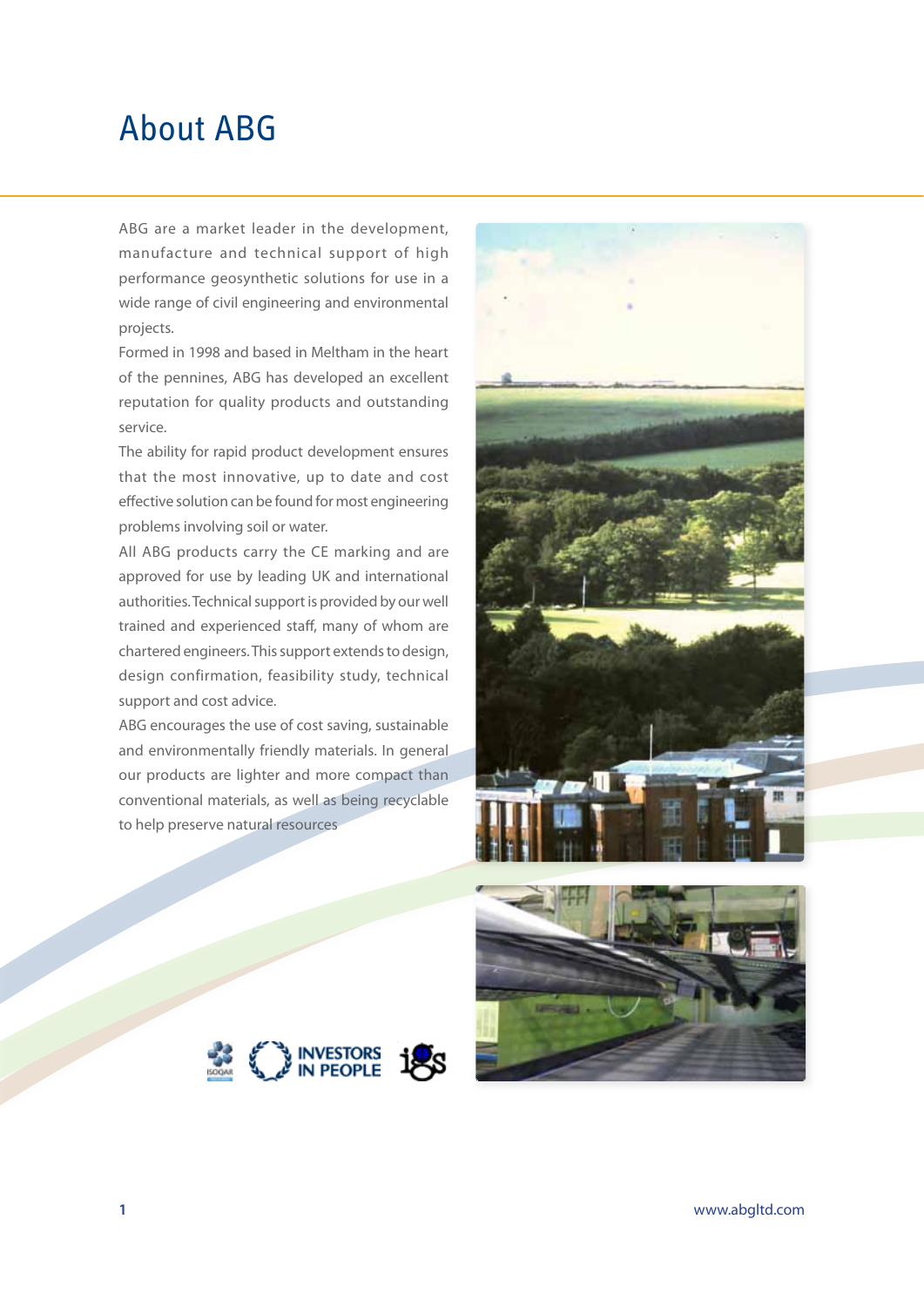# Product Selector

This chart is provided as a handy guide to ABG's range of products and some of their applications. It is by no means complete in the applications listed so if your particular requirement is not included then contact our export sales department to discuss your project specific requirements.

|                        | Page Number    | andfill Cap Drainage and Gas collection | Leachate Collection | Capillary Break Layer | Subsurface Water Drainage | Leak detection in lining systems | Gas ventilation beneath buildings | Structural Drainage | Waterproofing/Protection | Basement Drainage | <b>Tunnel Drainage</b> | Roof Deck Drainage (Green Roofs) | andscape Drainage | Highway Drainage | Rail Track Drainage | Embankment Drainage | <b>Topsoil Retention</b> | Silt Control |
|------------------------|----------------|-----------------------------------------|---------------------|-----------------------|---------------------------|----------------------------------|-----------------------------------|---------------------|--------------------------|-------------------|------------------------|----------------------------------|-------------------|------------------|---------------------|---------------------|--------------------------|--------------|
| Pozidrain              | 3              | $\ast$                                  | $\ast$              | $\ast$                | $\ast$                    |                                  |                                   |                     | $\ast$                   |                   |                        |                                  |                   |                  |                     |                     |                          |              |
| Leakdrain              | $\overline{4}$ |                                         |                     |                       |                           | $\ast$                           |                                   |                     |                          |                   |                        |                                  |                   |                  |                     |                     |                          |              |
| Deckdrain              | 5              |                                         |                     |                       | $*$                       |                                  |                                   | $\ast$              | $\ast$                   |                   | $\ast$                 | $\ast$                           |                   |                  |                     |                     |                          |              |
| Roofdrain              | 6              |                                         |                     |                       |                           |                                  |                                   |                     |                          |                   |                        | $\ast$                           |                   |                  |                     |                     |                          |              |
| Cavidrain              | $\overline{7}$ |                                         |                     |                       | $\ast$                    |                                  |                                   |                     |                          | $\ast$            | $\ast$                 |                                  |                   |                  |                     |                     |                          |              |
| Fildrain               | 8              |                                         |                     |                       | $\ast$                    |                                  |                                   |                     |                          |                   |                        |                                  |                   | $\ast$           | $\ast$              | $*$                 |                          |              |
| Turfdrain              | 9              |                                         |                     |                       | $\ast$                    |                                  |                                   |                     |                          |                   |                        |                                  | $\ast$            |                  |                     |                     |                          |              |
| Gasflow                | 9              |                                         |                     |                       |                           |                                  | $\ast$                            |                     |                          |                   |                        |                                  |                   |                  |                     |                     |                          |              |
| <b>Erosion Control</b> | 9              |                                         |                     |                       |                           |                                  |                                   |                     |                          |                   |                        |                                  |                   |                  |                     |                     | $\ast$                   | $\ast$       |

Further information on all the products and applications is available by visiting our website. Here you will find technical information relating to the products and their applications plus supplementary information such as product brochures, case studies and reference lists.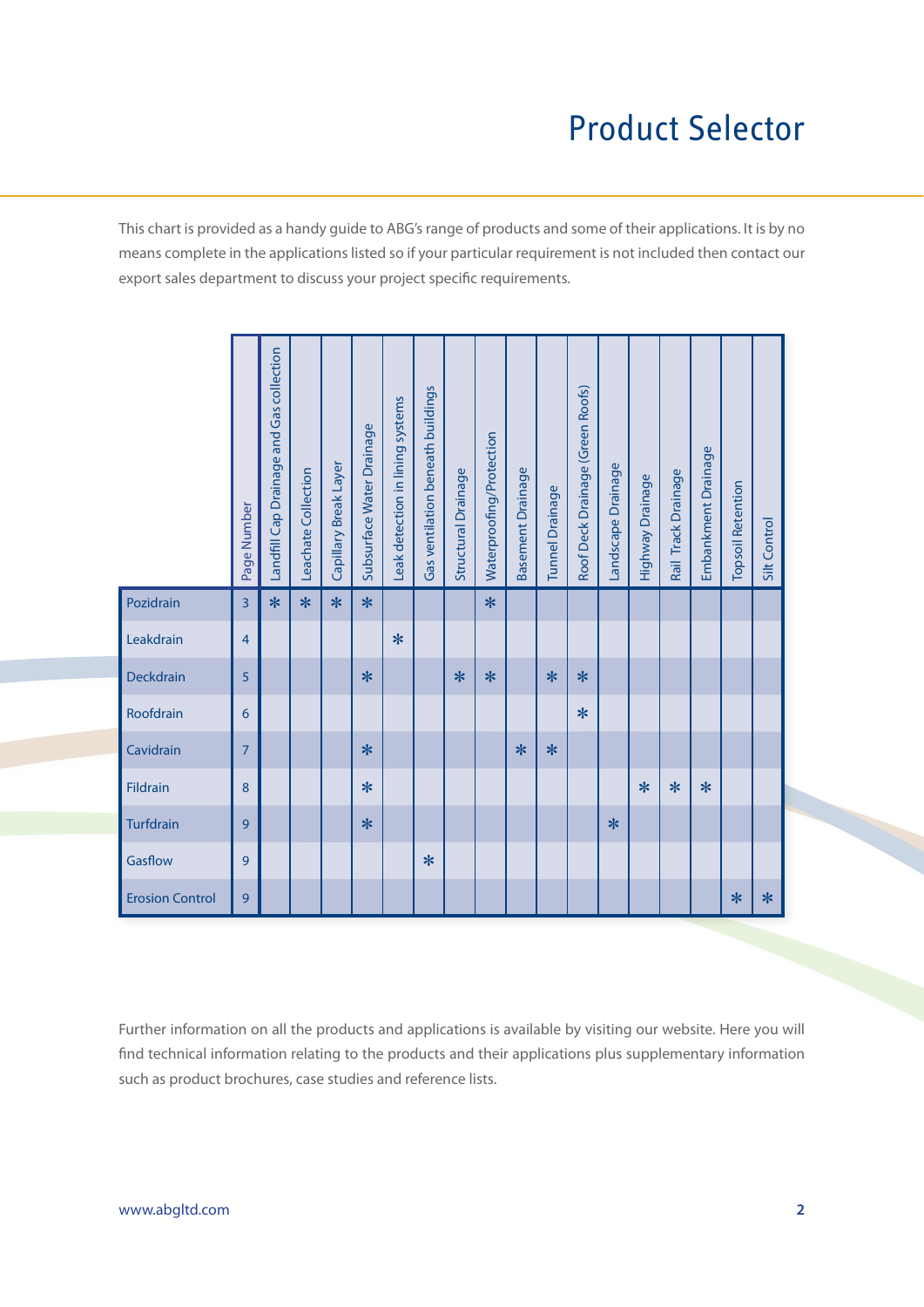### Pozidrain®

Pozidrain® is a preformed drainage and gas venting layer specifically designed as a replacement for traditional methods of construction utilising filter stone. It offers many benefits over filter stone including better flow performance, lower environmental impact, reduction in site transport, easy installation and cost savings on the project.

#### **Applications**

Pozidrain® forms a strong, robust drainage layer that can be used in the collection of leachate and ground water in both landfill containment and cap drainage system and also as a gas venting system for the collection and dispersal of landfill gases. Pozidrain can also be used as a capillary break layer in the restoration of contaminated land.

Pozidrain® can be installed quickly and easily and requires no specialist plant and only minimum training for the installation team.

### **Manufacture and composition**

Pozidrain® consists of a HDPE cuspated core bonded to a heat treated needle punched geotextile filter fabric. The geotextile is bonded to the core to prevent intrusion into, and blockage of, the drainage passages under the load action of the backfill material.

#### **Chemical resistance**

Pozidrain® offers excellent resistance to leachate and other common chemicals.

### **Sizes**

4, 6, 7, 12 or 25 mm thick, 4.4m wide, 25 to 150 m lengths.







**3** www.abgltd.com/pozidrain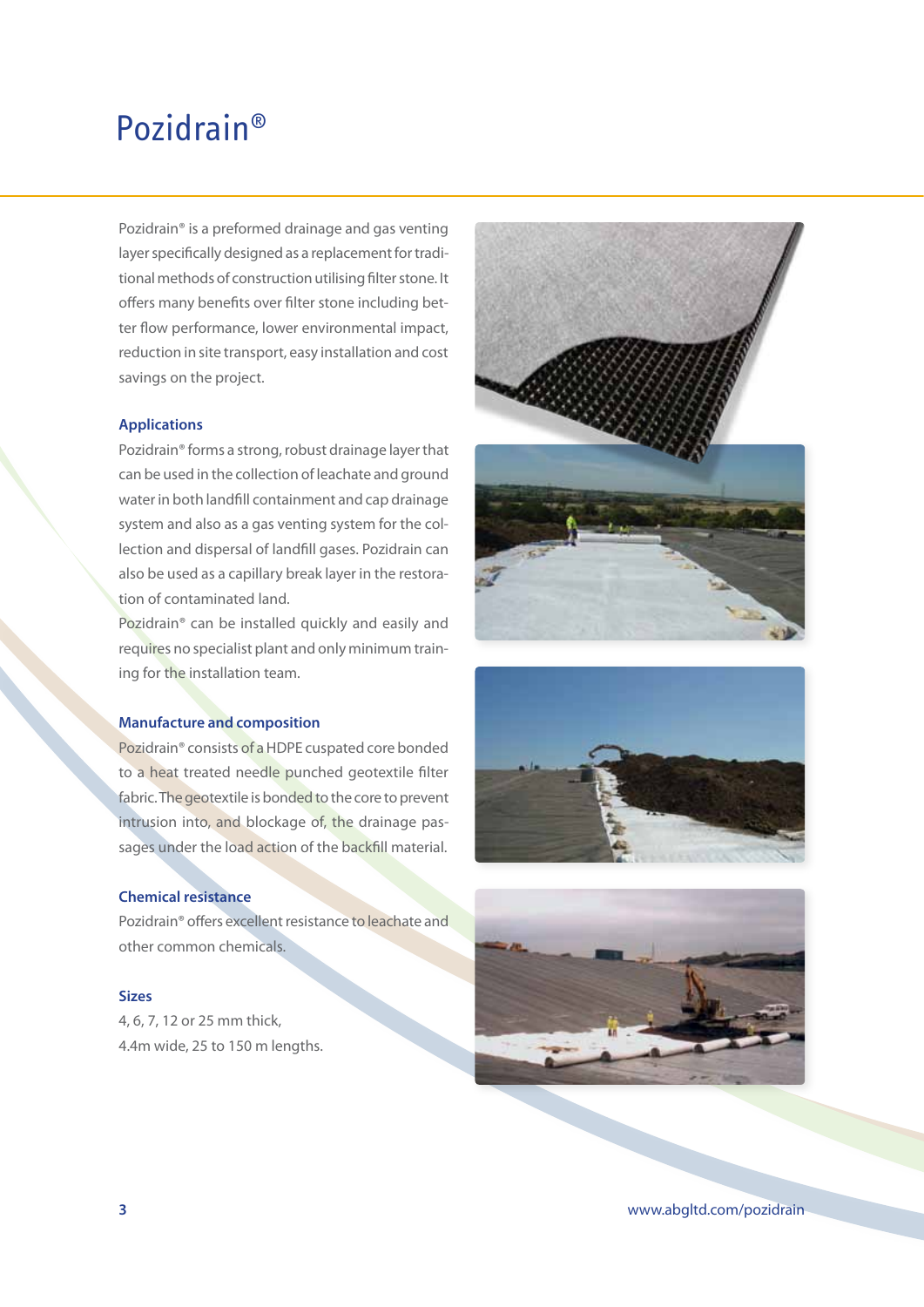# Leakdrain







Leakdrain comprises a single cuspated core with very high compressive strength performance. This high compressive strength combined with high in-plane flow capacity allows the flow of leachate and other particle laden liquids without the risk of clogging, even under very high loads.

#### **Applications**

The principal application of Leakdrain is as a leak detection layer for use within the basal lining of containment systems.

It is installed between the primary and secondary barrier forming the basis of an efficient leak detection system.

Leakdrain will not only assist in identifying the presence of a leak but also has sufficient capacity to collect the discharge and transport it to a collection point until the necessary repairs are made.

Leakdrain can be installed quickly and easily and requires no specialist plant and only minimum training for the installation team.

#### **Manufacture and Composition**

Leakdrain consists of a high density polyethylene (HDPE) single cuspated core.

### **Chemical Resistance**

Leakdrain offers excellent resistance to leachate and other common chemicals.

#### **Sizes**

3, 5 and 6mm thick, 2.2m width, 75 to 180m roll lengths.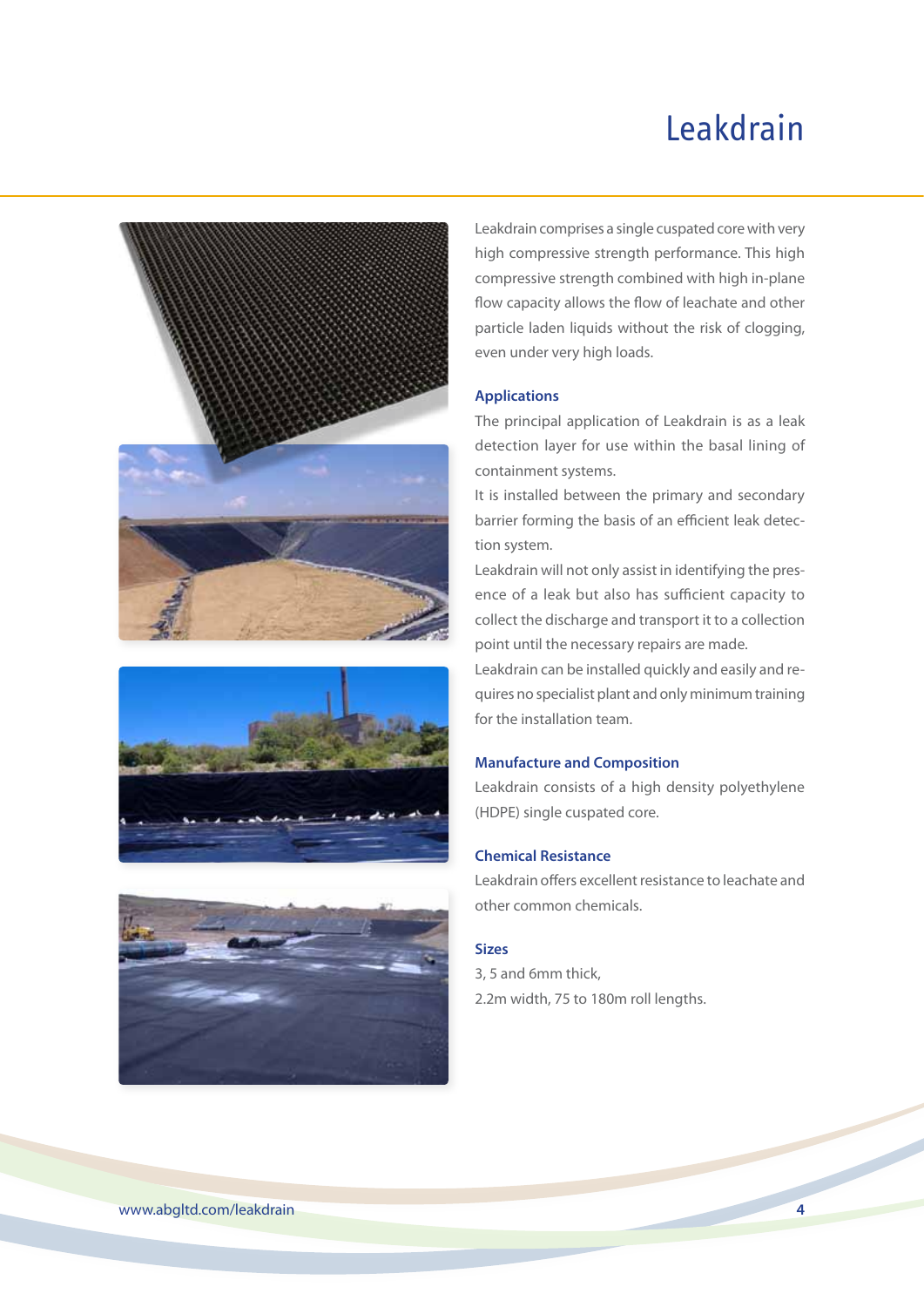### Deckdrain

Deckdrain is a high performance geocomposite drainage layer that directly replaces granular drainage stone in a number of construction applications.

#### **Structural Drainage**

In structural drainage applications Deckdrain forms a robust drainage system that is designed to relieve external water pressure from buried structures. It has many areas of application including within retaining walls, tunnels, roof gardens and buried tanks.

Deckdrain may be laid horizontally or vertically in the construction and provides high flow capacity along with the benefit of providing additional protection to waterproofing systems.

The use of Deckdrain reduces the amount of excavation and enables site won materials to be used as backfill thereby greatly reducing movement of materials to and from site.

#### **Block Paving Drainage**

Deckdrain has been developed further for use in block paving drainage where its function is to collect and remove seepage water from the sand course laid below the block paving. Without Deckdrain the sand can easily become saturated and can liquefy under traffic loading resulting in settlement and rutting. Deckdrain provides a cost effective method of preventing this type of failure.

### **Chemical Resistance**

Resistant to all common chemicals.

#### **Sizes**

4, 6, 7, 12 or 25 mm thick; 1.1m, 2.2 m and 0.915 m width, 25 or 50 m lengths





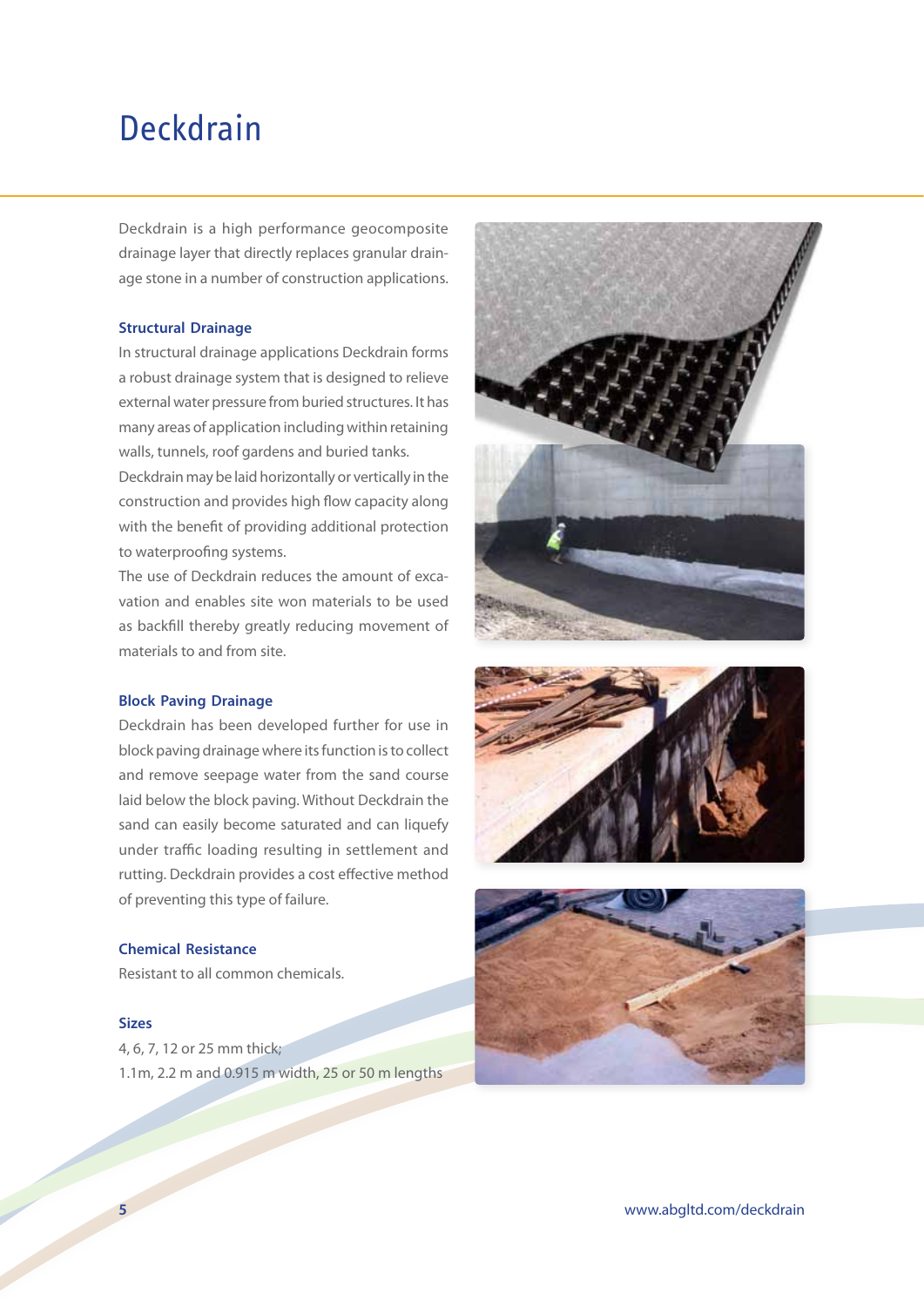# Cavidrain







Cavidrain is a preformed cavity drainage system designed specifically to relieve water penetration from buried structures such as tunnels, basements, underground car parks. It is suitable for use in both new build and existing structures

#### **Tunnels**

In tunnel construction Cavidrain provides a drainage layer to collect infiltration water from behind tunnel linings.

Cavidrain may be used alone or form part of a system incorporating waterproofing membranes. Typically the Cavidrain is fixed to the excavated face of the tunnel and then shotcrete is applied to the back of the core forming the internal surface of the tunnel. Cavidrain can be used in road and rail tunnels, mineshafts and interceptor tunnels.

#### **Basements**

In basement waterproofing Cavidrain is designed as a waterproofing system that enables fast track construction by eliminating wet trades and by removing the waterproofing from the critical path.

The high strength core is designed to withstand the imposed loads associated with wet concrete. Once poured the concrete fills the back of the dimples and so, once cured, the ultimate load capacity is that of the concrete.

Cavidrain maximises the available internal space, can reduce the volume of materials excavated and is quickly and easily installed.

#### **Sizes**

3, 6, 10, 20, 40, and 60mm thick 920 and 2250mm wide, 20m roll.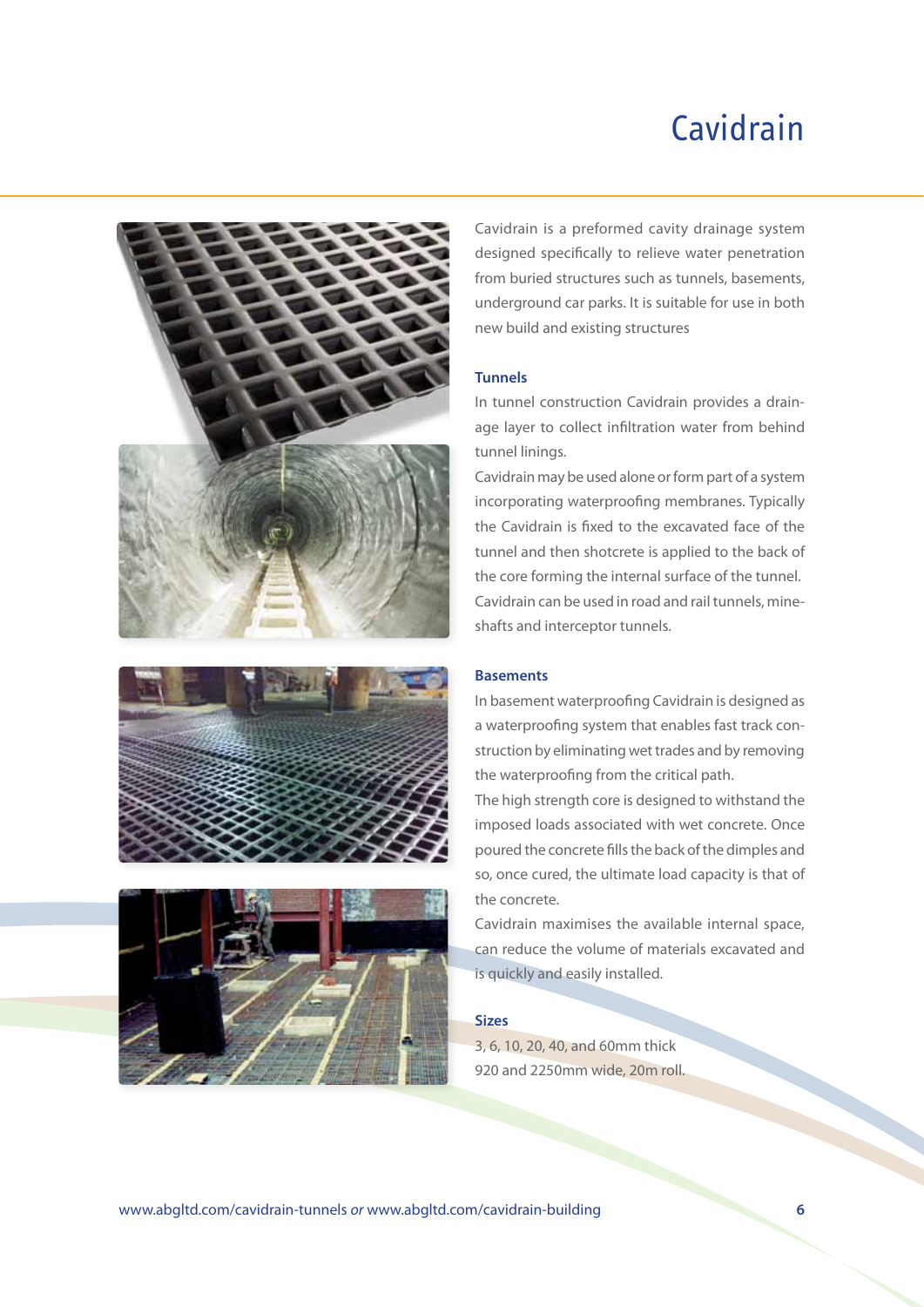### Fildrain

Fildrain is a geocomposite drainage system which collects and channels water to a carrier pipe for transportation to a suitable discharge point.

It has a very high flow capacity, many times that of traditional crushed stone (specific data is available). This is due to the unique open structure created by the dimpled construction which allows unhindered water flow.

The Fildrain range of drainage products have many applications and are typically used for the drainage of highway edges, car parks, airfields and similar applications

Fildrain also has applications in the drainage of embankments and reinforced earth structures, cutoff trenches on contaminated land and landscape applications where a narrow trench is dug and the Fildrain placed within and backfilled using excavated materials.

It can also be used as the basis of a gas collection system beneath man made reservoirs and snow water ponds.

### **Manufacture and Composition**

Fildrain consists of either a single or double cuspate HDPE core with a non-woven geotextile filter thermally bonded to one side and usually fully wrapped over.







#### **Sizes**

Fildrain is available in widths from 100mm to 4.4m, typically in roll lengths of 50m and is manufactured in thicknesses of 4, 6, 7, 12, 25 and 50mm

**7** www.abgltd.com/fildrain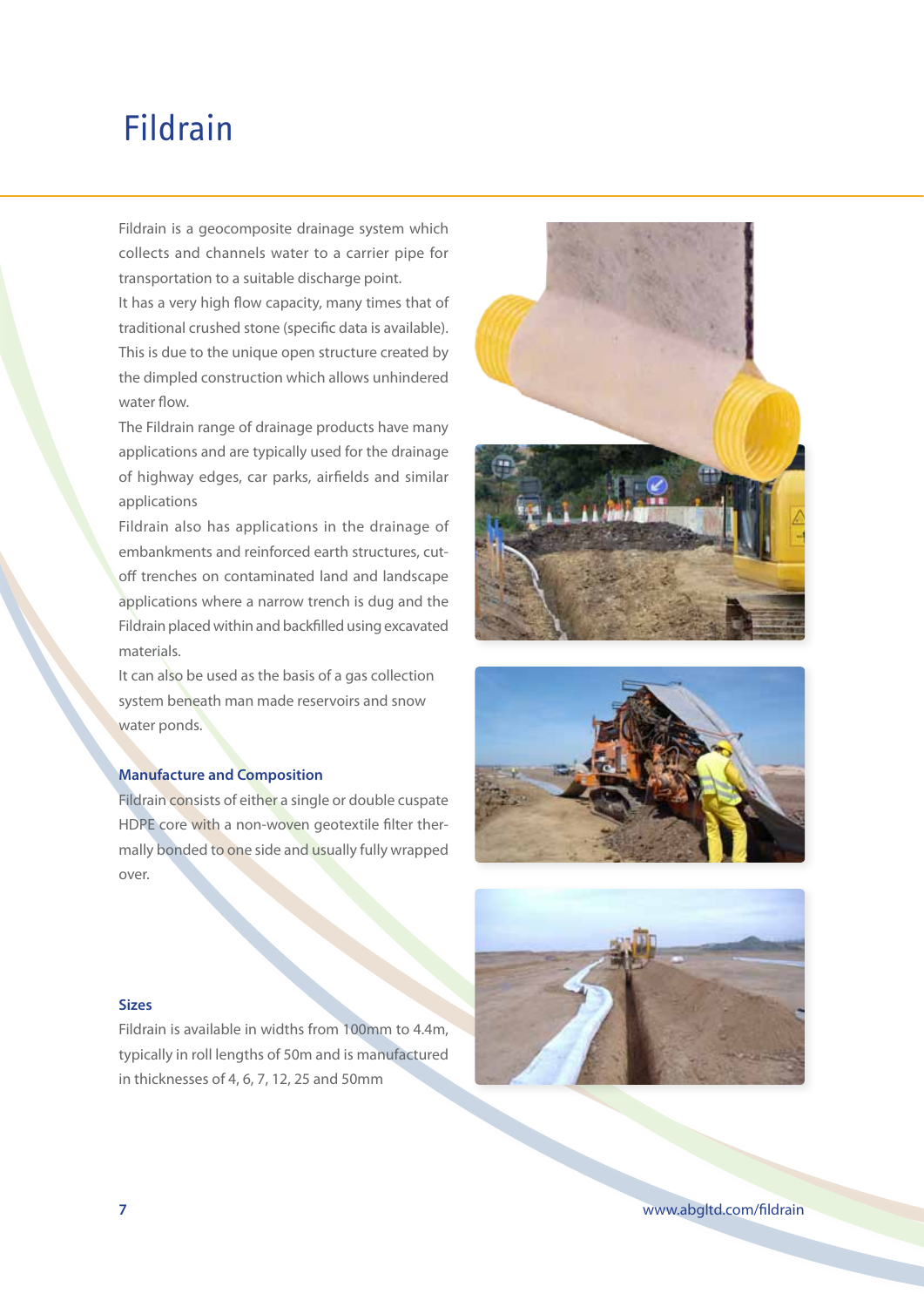# Roofdrain







Roofdrain consists of a perforated cuspated HDPE core with a geotextile bonded to either one or both sides and is designed for use in the construction of extensive green roof systems.

The drainage design of intensive green roofs requires only a simple soil layer with a drainage layer for structural drainage (*see Deckdrain p5*); by contrast the modern method of an extensive green roof requires a combination of efficient drainage and water attenuation in order to allow the ecology to flourish. Roofdrain allows the storage of water within the cuspates of the of the HDPE core whilst facilitating the efficient drainage of any excess water away from the roof. This helps prevent the root growing media from drying out during dry periods and from becoming waterlogged during wet periods.

Using Roofdrain within a green roof construction also assists in cooling the roof by maintaining a constant air void.

Roofdrain provides both drainage and attenuation of water in a convenient, lightweight and cost effective layer. When used within a roof construction it provides a versatile system for the collection of surplus seepage water at the base of the growing medium and for the prevention of water pressure on the structural waterproofing.

#### **Manufacture and Composition**

Roofdrain comprises a perforated HDPE core with a filter geotextile bonded to the upper side. An additional protection geotextile may be bonded to the under side to provide protection to the roof deck.

#### **Sizes**

Roofdrain is typically supplied in rolls of 915mm wide and in thicknesses of 20, 25 and 40mm.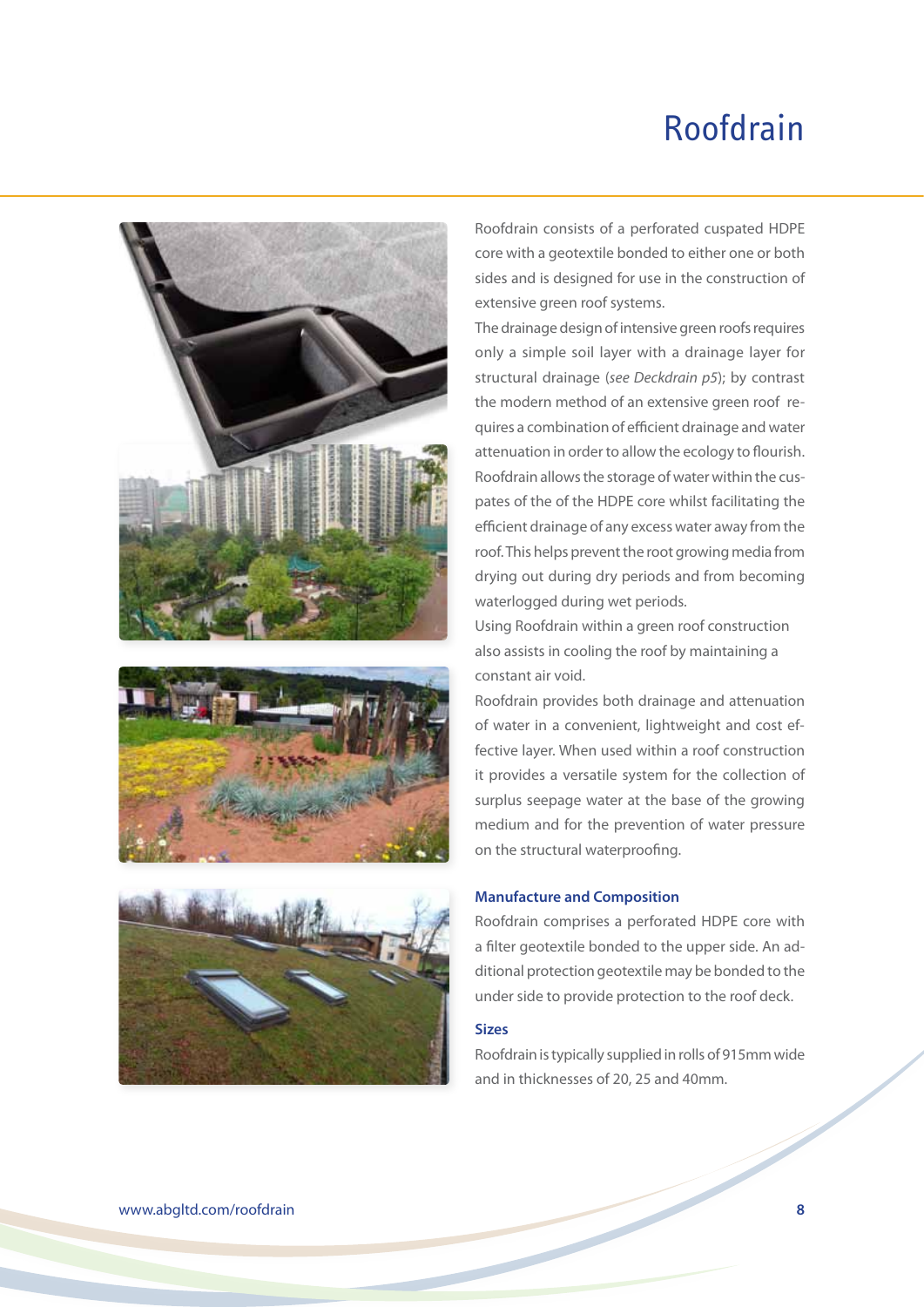### Other ABG Products

**Turfdrain** is a high performance geocomposite<br>drainage system designed for use in the drainage of<br>**Turney Strain** gaurfaces and amenity areas. drainage system designed for use in the drainage of grass playing surfaces and amenity areas.

The drain can be installed in both existing surfaces and new build facilities.

It comprises a 25mm HDPE core completely wrapped in non-woven geotextile filter fabric and is installed very quickly in a 35mm slit trench. Once installed the playing surface is immediately available for use.

Turfdrain is available in heights from 100mm to 250mm and is supplied in rolls of 50m length

Gasflow is designed for the ventilation of hazardous gases from below substructures. It consists a cuspated HDPE core with a bonded or fully wrapped geotextile and creates a ventilation void beneath the slab construction. **Gasflow**

Gasflow has an extremely high in-plane flow rate to ensure the gas is collected and dispersed quickly. The high efficiency and minimal thickness of Gasflow reduces the amount of excavation required on site and, as a result the amount of material to be moved making it a cost effective alternative to the use of traditional stone blanket venting layers.

ABG have a comprehensive range of environmentally friendly erosion control products including: **Erosamat Type 3** for permanent erosion control, comprising a dense mat of polypropylene fibres thermally bonded together to form a tough and flexible erosion mat.

**Webwall** is a modular retaining wall system that utilises low grade fill within a geocellular matrix that is then planted to create a truly green facia. Webwall is commonly used in the construction of noise barriers, retaining walls, steep slope and blast bunds.







**9** www.abgltd.com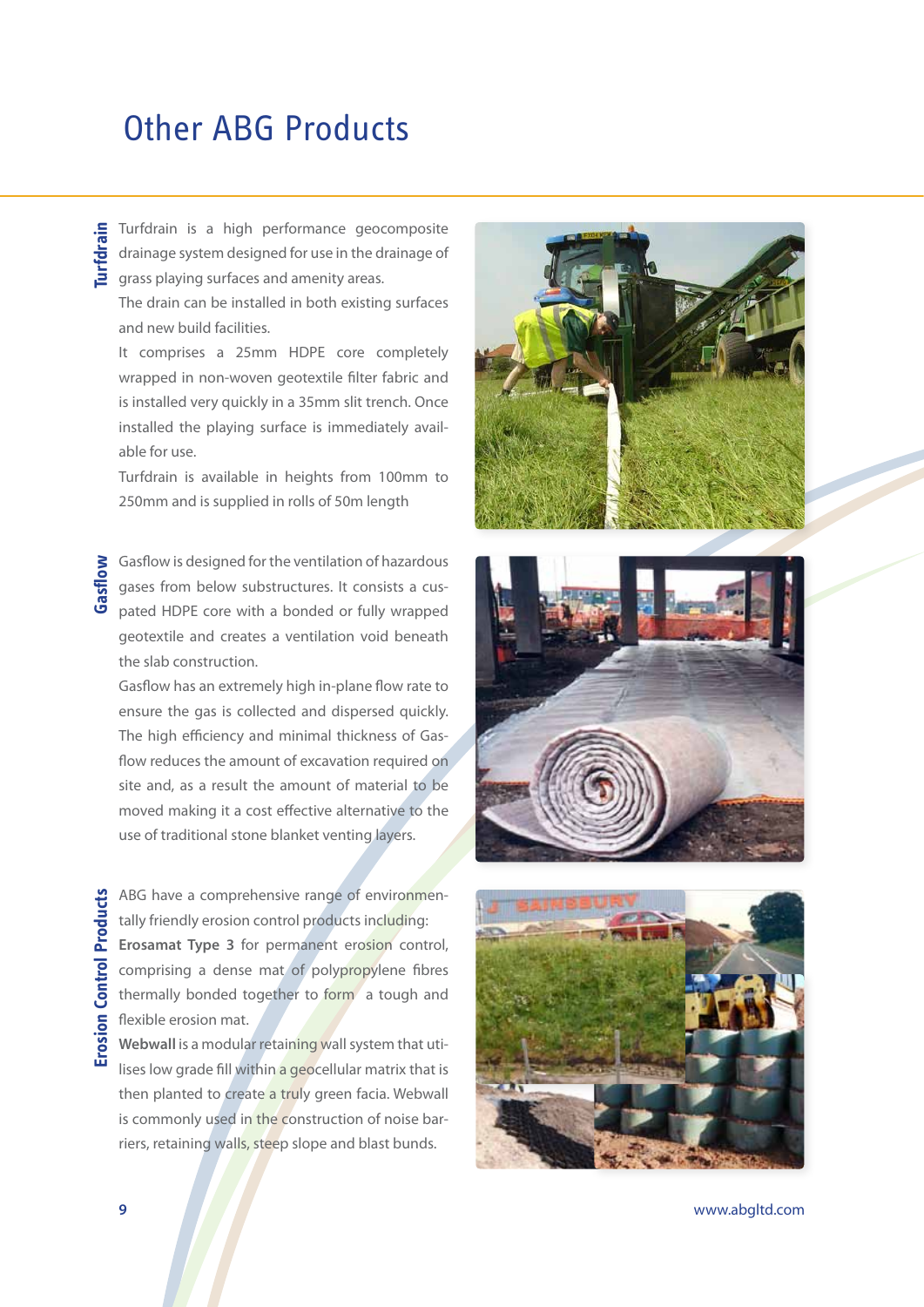# Reference Projects

A selection of recent projects showing the variety in scope and scale of projects specified and successfully supplied by ABG.

| <b>Project</b>                      | <b>Product</b> | <b>Application</b>                        | <b>Country</b> | <b>Size</b>           |
|-------------------------------------|----------------|-------------------------------------------|----------------|-----------------------|
| Young Dong Tunnel                   | Cavidrain      | Invert drainage                           | Korea          | 75,000m <sup>2</sup>  |
| Kandilli Reservoir                  | Fildrain       | <b>Gas Venting</b>                        | Turkey         | 10,000lm              |
| South Eastern Motorway              | Deckdrain      | <b>Bridge abutment</b><br>drainage        | Ireland        | 4,000m <sup>2</sup>   |
| <b>Balleally Landfill</b>           | Pozidrain      | Capping and gas<br>collection             | Ireland        | 400,000m <sup>2</sup> |
| Sandton City                        | Deckdrain      | <b>Block paving</b><br>drainage           | South Africa   | $16,000m^2$           |
| <b>British Embassy</b>              | Deckdrain      | Green roof                                | Russia         | 8,000m <sup>2</sup>   |
| Mei Foo Station                     | Deckdrain      | Green roof                                | Hong Kong      | 27,000m <sup>2</sup>  |
| <b>International Finance Centre</b> | Deckdrain      | <b>Block paving</b><br>drainage           | Dubai          | $20,000m^2$           |
| <b>Gautrain Tunnel</b>              | Cavidrain      | Invert drainage                           | South Africa   | 50,000m <sup>2</sup>  |
| Obra Parque                         | Piledrain      | Secant wall<br>drainage                   | Spain          | 3,300lm               |
| A1/M1 Brampton Link                 | Fildrain       | Highway edge<br>drainage                  | UK             | 15,000lm              |
| Chi Ma Wan Cable Tunnel             | Cavidrain      | Tunnel wall lining<br>and cavity drainage | Hong Kong      | 16,000lm              |
| QGC, Orana Ponds                    | Pozidrain      | Reservoir Lining                          | Australia      | 9,000m <sup>2</sup>   |
| Estarreja Landfill                  | Pozidrain      | Capping                                   | Portugal       | 95,000m <sup>2</sup>  |
| Kamoto Mine                         | Leakdrain      | Heap leach pad<br>lining                  | <b>DRC</b>     | 75,000m <sup>2</sup>  |